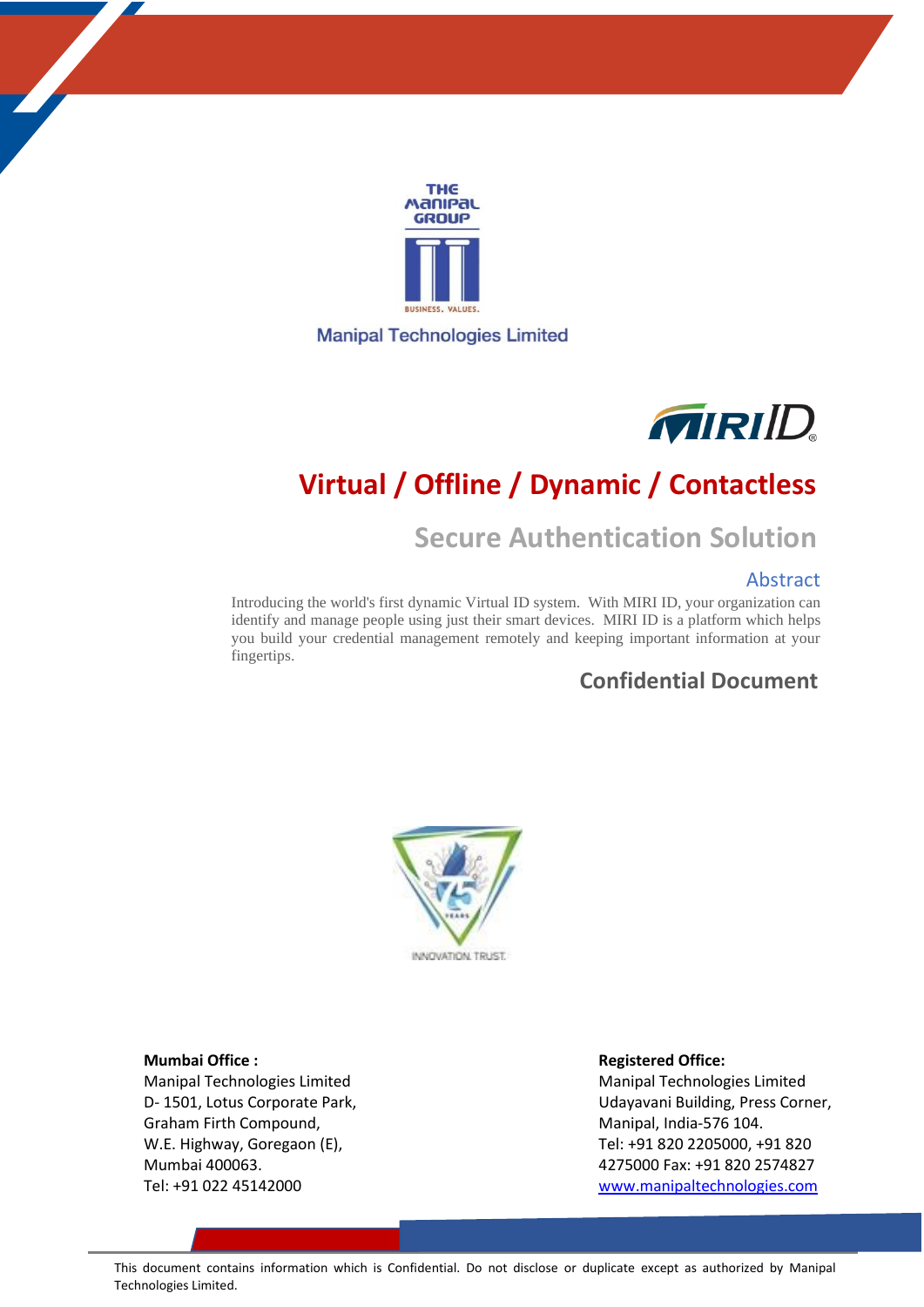

### **Confidentiality Clause**

This proposal contains confidential information of Manipal Technologies Limited which is provided for the sole purpose to evaluate the proposal submitted. In consideration of receipt of this document, 'Institution' agrees to maintain such information in confidence and to not reproduce or otherwise disclose this information to any person outside the group directly responsible for the evaluation of its contents, except that there is no obligation to maintain the confidentiality of any information which was known to the 'institution' prior to the receipt of such information from Manipal Technologies Limited or becomes publicly known through no fault of the 'institution', or is received without obligation of confidentiality from a third party owing no obligation of confidentiality to Manipal Technologies Limited.

This proposal has been prepared in accordance with accepted techniques for services offering and MTL understanding of your requirements based on the information provided to us; all timings, flow charts, processes and related information contained in this proposal reflect Manipal Technologies Limited best estimates based on this information.

All registered and trademarked names are owned by their respective owners.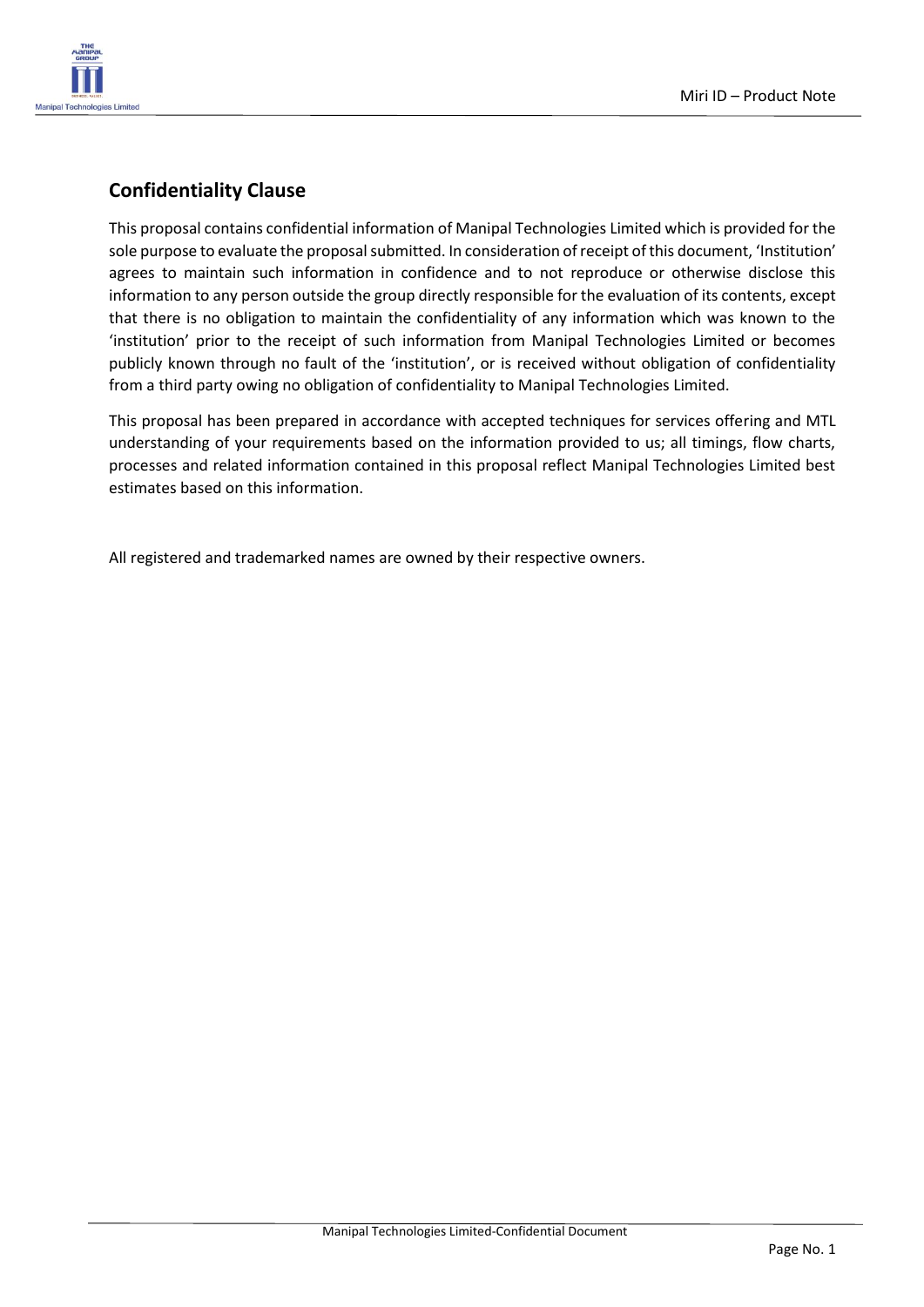

## **About MIRI ID**

MTL's, **"Miri ID"** solution is a US patented software solution developed by Miri Systems. Miri Systems are Partners with Manipal Technologies, Ltd. for customizing, implementing and deploying its platform to the Asia market. The solution was developed by a team of software developers and Institution experts with decades of experience in software development and credit card solutions as well as experts in quantitative analysis of complex systems and intellectual property development.

Identity management is very critical for business and consumer activities. As per the Experian 2018 fraud report, **"75% of businesses want advanced authentication and security measures that have little or no impact on the digital customer experience."**

MIRI ID as a **"first line of defense"** helps to build an efficient governance, risk, and compliance program that supports collaboration across IT, Finance, Operations, and Legal units. Miri ID is based on a unique patented process that creates a single use dynamic number that looks and functions like random number. It provides an exact virtual representation of various electronic identity mechanisms (access, transit and Institutioning) cards using software. It protects a transaction from a host of attacks and frauds like skimming, counterfeits due to theft or loss, Phishing sites, MITM (Man In the Middle) attacks etc.

MIRI ID provides personnel and data management solutions to a wide range of industries.

## Smartphone based Secure Login & Authetnication Is The Future

### MIRI ID caters to your entire organization's crendential management to boost security from a single platform

Dealing with multiple login IDs can be a real pain for your organization, your people and most critically your customers. Keeping track of login IDs can be really annoying: everyone forgets IDs, reissuing/resetting passwords is a necessary and repetive process, and loss of credentials is a security concern.

MIRI ID is a smartphone app that displays dynamic login IDs when offline. MIRI ID does not require any external hardware to use other than a smartphone and is a simple app-store download.

Bg bthg5u Each MIRI ID is customizable and contains advanced security and validation features. MIRI ID can't be faked and you control who can get a MIRI ID, all from a smartphone.

# MIRI SECURE LOGIN

No Passwords, Forgotten IDs/Passwords, No Password Mailers, No Delays, No Inconvenience

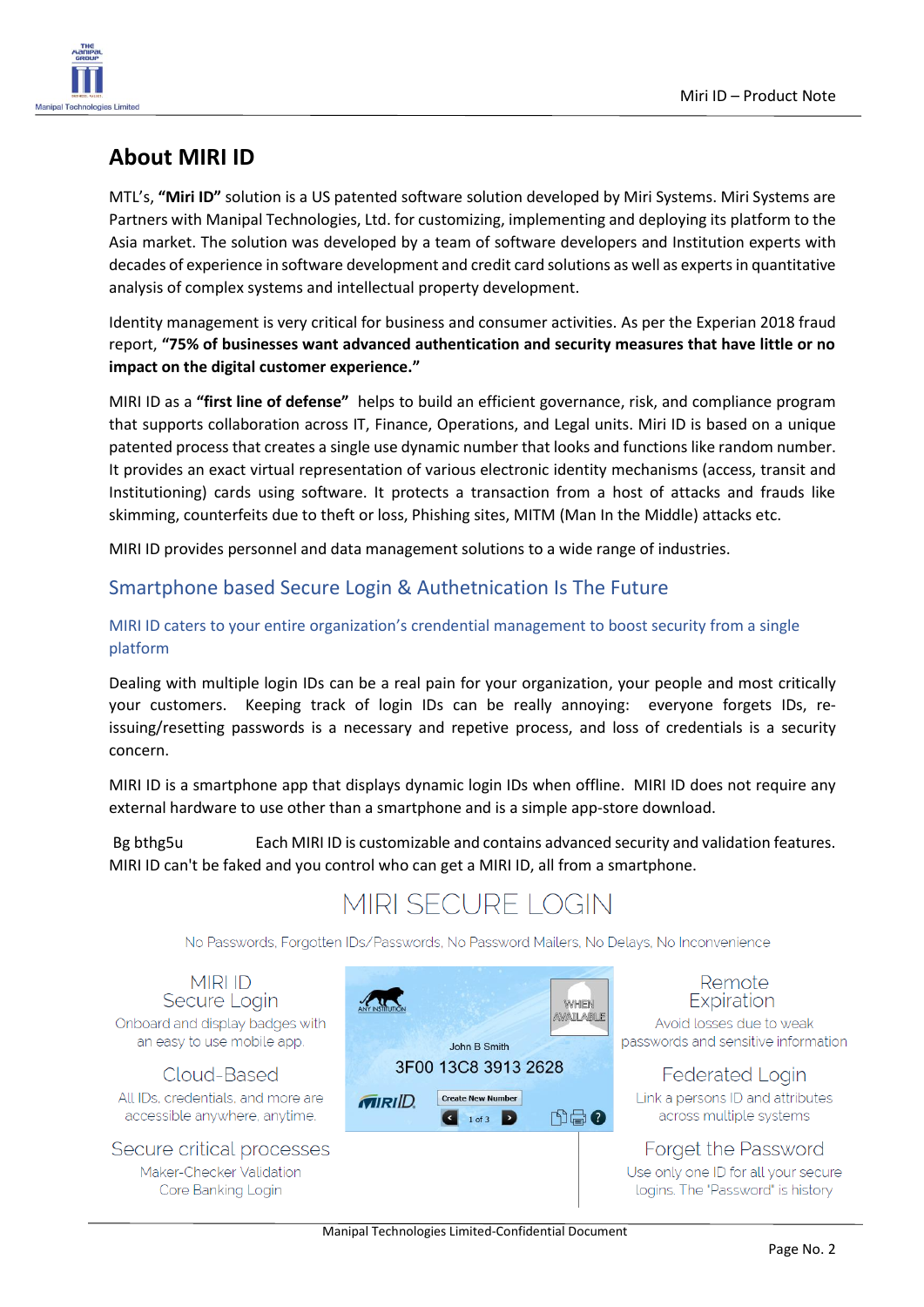MIRI ID lets you deploy credentials quicker, more securely, and cheaper than with any traditional system. Your people just download the app, request the appropriate MIRI ID, and you can review and either issue or deny the ID.

MIRI IDs can be used to track a variety of different activities:

#### Secure login - Authentication

A MIRI ID , does what a username and a One Time Password would do without reveling anything sensitive. It is valid for only one login session or transaction, on a computer system or other digital device. It avoids a number of shortcomings that are associated with traditional (static) password-based authentication; The implementation also incorporates two factor authentication by ensuring that the one-time password requires access to something a person has (such as a a smart device with the OTP built into it,) as well as something a person knows (such as a PIN).

The most important advantage that is addressed by MIRI ID is that, in contrast to static passwords, it is not vulnerable to replay attacks. This means that a potential intruder who manages to record the ID that was already used to log into a service or to conduct a transaction will not be able to abuse it, since it will no longer be valid.

A second major advantage is that a user who uses the same (or similar) password for multiple systems, is not made vulnerable on all of them, if the password for one of these is gained by an attacker. The system also aims to ensure that a session cannot easily be intercepted or impersonated without knowledge of unpredictable data created during the previous session, thus reducing the attack surface further.

MIRI ID is as a possible replacement for, as well as enhancer to, traditional username and passwords.

To use MIRI ID, just enter a security code to open up the MIRI ID applet, then click on a button to generate and transmit a single-use login number. Once used, that unique MIRI ID number will not be valid again, giving your customers the peace-of-mind to login securely from any public or private computer. Static login credentials are never used at the online point of access and are not transmitted across the Internet, effectively neutralizing malware programs from whisking them away undetected.

#### Secure Login – Critical Processes

Fully understanding user authentication is crucial because it's the process that keeps unauthorized users from gaining access to sensitive information. Authentication ensures that User A only has access to the information they need and can't see the sensitive information of User B.

When your user authentication isn't secure, cybercriminals can trick the system and gain access, taking whatever information they want. Large security systems that were victim to data breaches are prime examples of what happens when organizations fail to secure the login credential for their internal systems.

User authentication ensures that only authorized users are gaining access to sensitive information. Without a secure authentication process, your organization could be at risk.

MIRI ID, a passwordless login system is an authentication method that doesn't require a password.

Passwordless login is not only more secure than traditional credentials but also more convenient for the user. Passwordless logins by MIRI ID doesn't require the user to remember anything.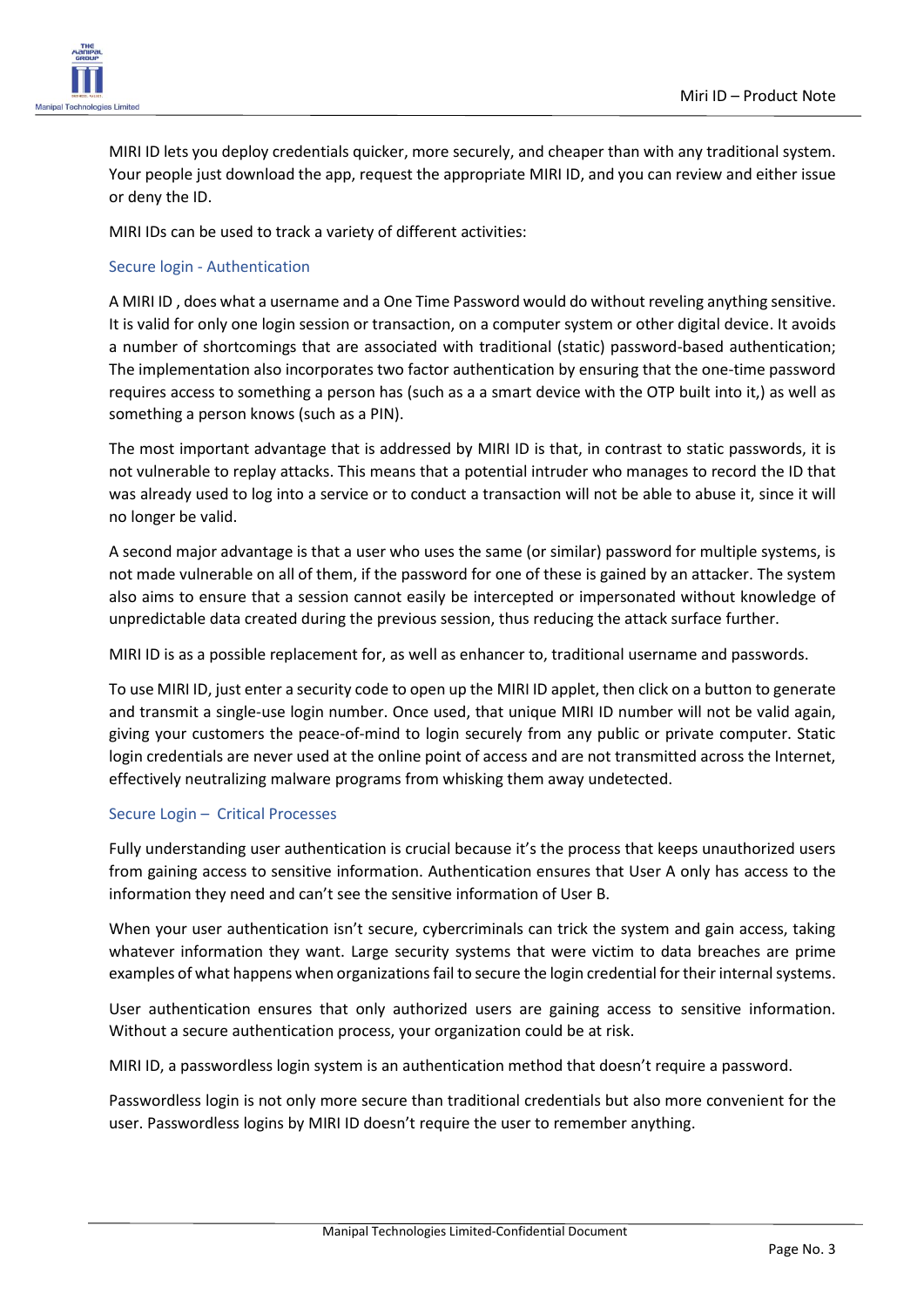

From email authentication to token verification to biometrics, there are several different options, and all of them have their own set of pros and cons. Therefore, your organization needs to research which option will best fit your needs.

Encouraging users to make stronger passwords increases the complexity of security a user has to manage. Instead, using systems that consolidate the number of accounts and implementing passwordless login is a great way for your organization to improve the security as well the user experience of your login process.

#### *Maker Checker Scenario*

Maker-checker (or Maker and Checker, or 4-Eyes) is one of the central principles of authorization in the information systems of financial organizations.MIRI ID ensures through its dynamic at least two individuals necessary are identified since username and passwords cannot be shared.

While one individual may create a transaction, the other individual's compromised username and password lead to fraudulent confirmation/authorization of the transactions.

Through MIRI ID, a strict control is kept over system software and data, keeping in mind functional division of authority.

#### In house Credentialing

Ensuring everyone is compliant takes time and effort. Credentialing works real challenge to not become overwhelmed with certifications to the corresponding worker. This problem gets magnified when dealing with visitors, VIPs and contractors, as it is the primary organization's responsibility to ensure their personell are compliant.

#### Onboarding and Background Checks combined

Issue a background check and badge at the same time, making onboarding and Access management much easier and quicker.

MIRI ID will notify you and your people of when they need to get their background check re-issued or when a credential will expire.

Reduce your risk and exposure by being able to manage your peoples' badges and background checks with your smartphone.

#### Time and Attendance Tracking

Scanning MIRI IDs to track time and attendance is easy with MIRI ID. MIRI ID uses a QR scanning camera to scan the QR code on each MIRI ID. Unlike traditional systems, you won't need anything other than your smartphone. Even if your people don't have their own smartphones, we have the solution on featurephones.

#### Visitor access

MIRI ID is a web based two factor authentication solution, which helps to secure your premises from fraudulent visitors. It is one of the modern day solution for secure data compilation of visitors. This software helps to authenticate the visitor before allowing them to enter into your premises. thus secures your business from suspicious visitor. It is used by corporates, multi-tenant, residential buildings, etc.

#### Report Management

All MIRI ID scanning information is available to download as a PDF report, available for each site you setup in the system, and details each scanned MIRI ID's organization, time in/out, and time on-site.